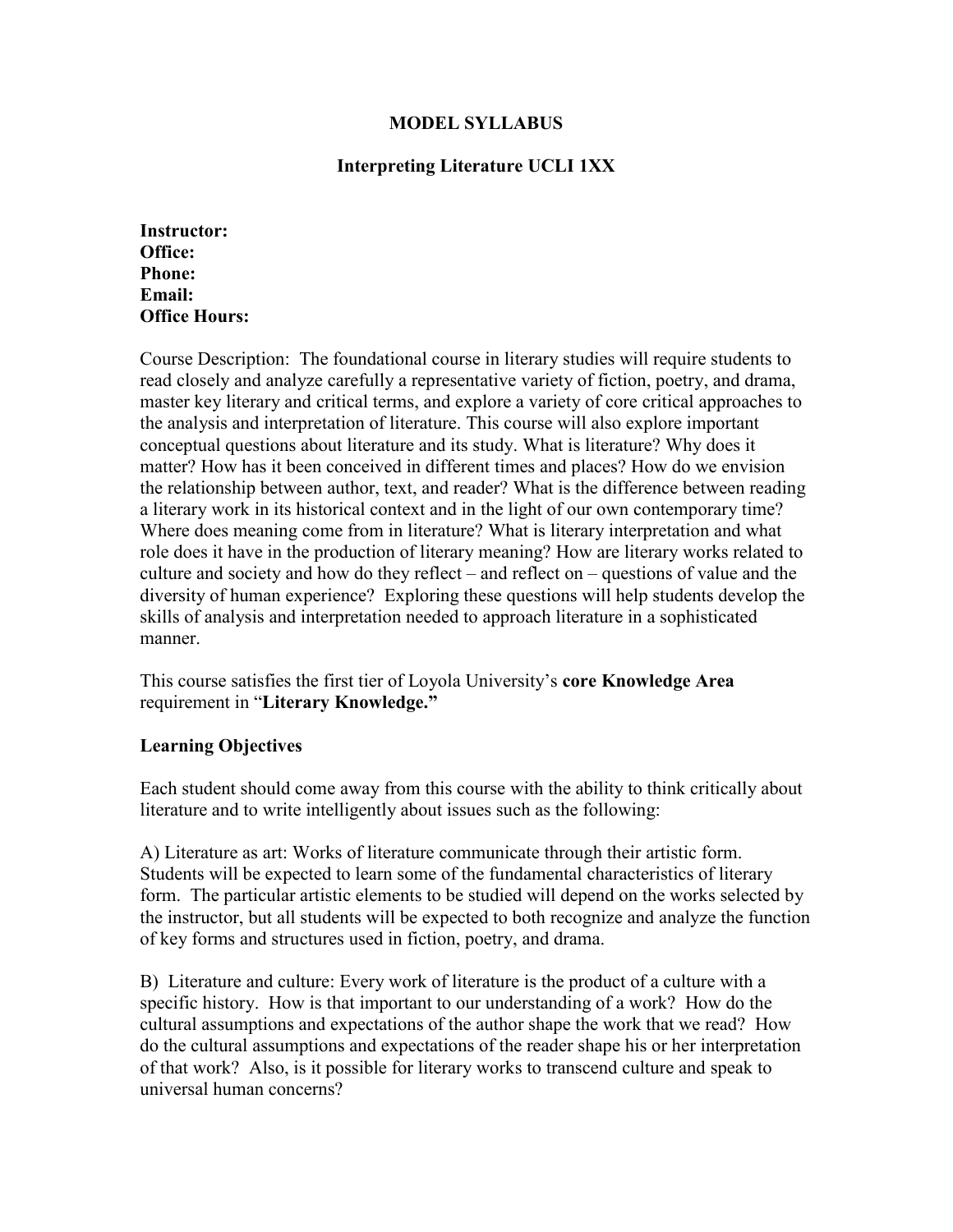All sections of the course, regardless of the literature department in which the faculty member teaches, must introduce students to essential forms of literature and tools for understanding and interpreting it; therefore, the course will have several uniform requirements. In order to achieve some degree of historical depth in each student's introductory experience, each syllabus must include works drawn from at least two periods, and must reflect cultural diversity. Students in each section will also be expected to learn the conventions of the three major forms of literature—poetry, drama, and prose- -and will be required to write on works in at least two of those three forms.

#### **Skills:**

Because the course is designed to focus on helping students to develop skills necessary for success in college and afterwards—close reading, critical thinking, and effective writing—students in all sections will learn to use core literary and critical terms, and will turn in two-three papers for a total of approximately 2500 words of required writing, beyond any in-class or ungraded writing assignments.

## **Texts:**

*Handbook of Literary and Critical Terms* (common text to be designated) Other texts: Selections vary with instructor; model syllabus assumes instructor is in English. Instructors in other departments will select texts of broad cultural significance from at least two distinct periods.

# **How Your Assignments Address the Knowledge and Skills Objectives Listed Above (example - may be small variations):**

#### **Example Grading Scale (may vary)**

**Grading:** Grades will be based on a midterm exam (15% of final grade), final exam  $(20\% \text{ of final grade})$ , 2-3 essays  $(60\%)$ , participation  $(5\%)$ .

**Make-up Exams (Example - may vary):** Students who have valid reasons for missing an examination may take an all-essay make-up exam. These exams must be completed within one week of the scheduled exam. Valid reasons for missing an examination include serious personal illness or family emergency

**Academic Dishonesty:** Familiarize yourself with the department's definitions of plagiarism and its penalties. Plagiarizing a paper will result in a grade of "zero" for that exam/paper. If you are uncertain about what constitutes plagiarism, come see me and I can give you some resources to help you cite appropriately and put things into your own words.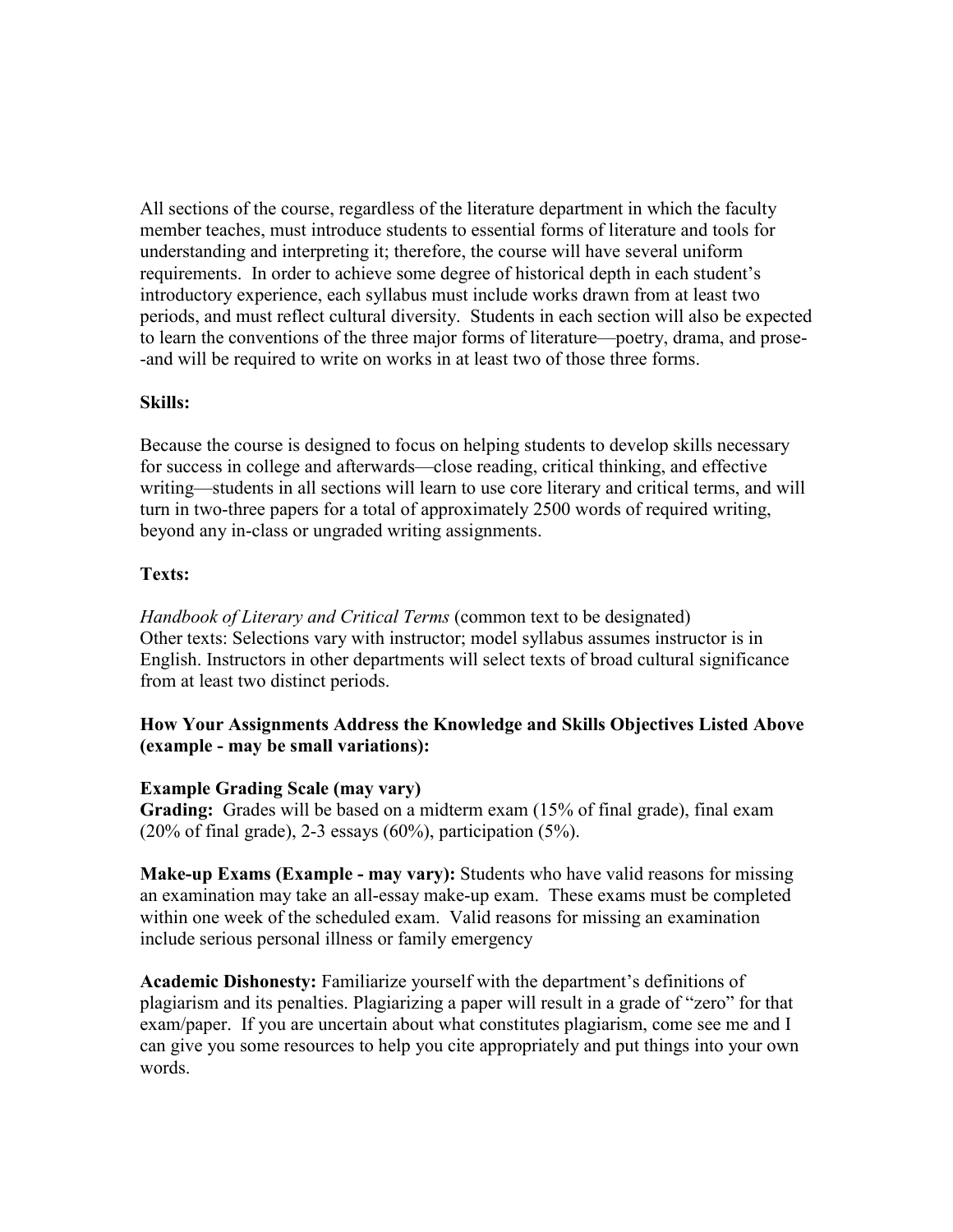**Sample Schedule:** While a schedule is provided below, it is subject to change based on the availability of materials and other issues that may arise during the course of the semester. Students will be notified of any necessary changes with as much advanced notice as possible.

| Week 1  | Introduction to literature as representation                                                                                                                                                                                                                                       |
|---------|------------------------------------------------------------------------------------------------------------------------------------------------------------------------------------------------------------------------------------------------------------------------------------|
| Week 2  | Poetry Unit: (by way of example: elegies by Jonson, Milton, Gray,<br>Whitman, and Yeats; dramatic monologues by Browning, Tennyson,<br>Eliot, and Plath; poems in open form by Whitman, Dickinson, and<br>Hughes): terminology, forms, techniques<br>Elegies by Jonson and Milton  |
| Week 3  | Elegies by Gray, Whitman, and Yeats; examples discussed in relation to<br>questions of course                                                                                                                                                                                      |
| Week 4  | Begin dramatic monologues: Browning and Tennyson; examples<br>discussed in relation to questions of course                                                                                                                                                                         |
| Week 5  | Essay: analyzing a poem<br>Dramatic monologues by Eliot and Plath; Poetry in open form:<br>Whitman, Dickinson, and Hughes; examples discussed in relation to<br>questions of course                                                                                                |
| Week 6  | <b>Drama Unit:</b> (by way of example, William Shakespeare's tragedy Othello<br>and Oscar Wilde's comedy The Importance of Being Earnest):<br>terminology, forms, techniques<br>Tragedy: Othello                                                                                   |
| Week 7  | Othello, continued: discussed in relation to questions of course                                                                                                                                                                                                                   |
| Week 8  | <b>Mid-Term Exam</b><br>Comedy: The Importance of Being Earnest discussed in relation to<br>questions of course                                                                                                                                                                    |
| Week 9  | Comedy, continued: The Importance of Being Earnest<br><b>Essay</b> using close reading to analyze relationship of a passage to other<br>parts of the text                                                                                                                          |
| Week 10 | <b>Prose Unit:</b> (by way of example, short stories by Hawthorne, Hemingway,<br>Joyce, Hurston, and O'Connor, and Emily Brontë, Wuthering Heights):<br>terminology, forms, techniques<br>Short stories by Hawthorne and Hemingway discussed in relation to<br>questions of course |